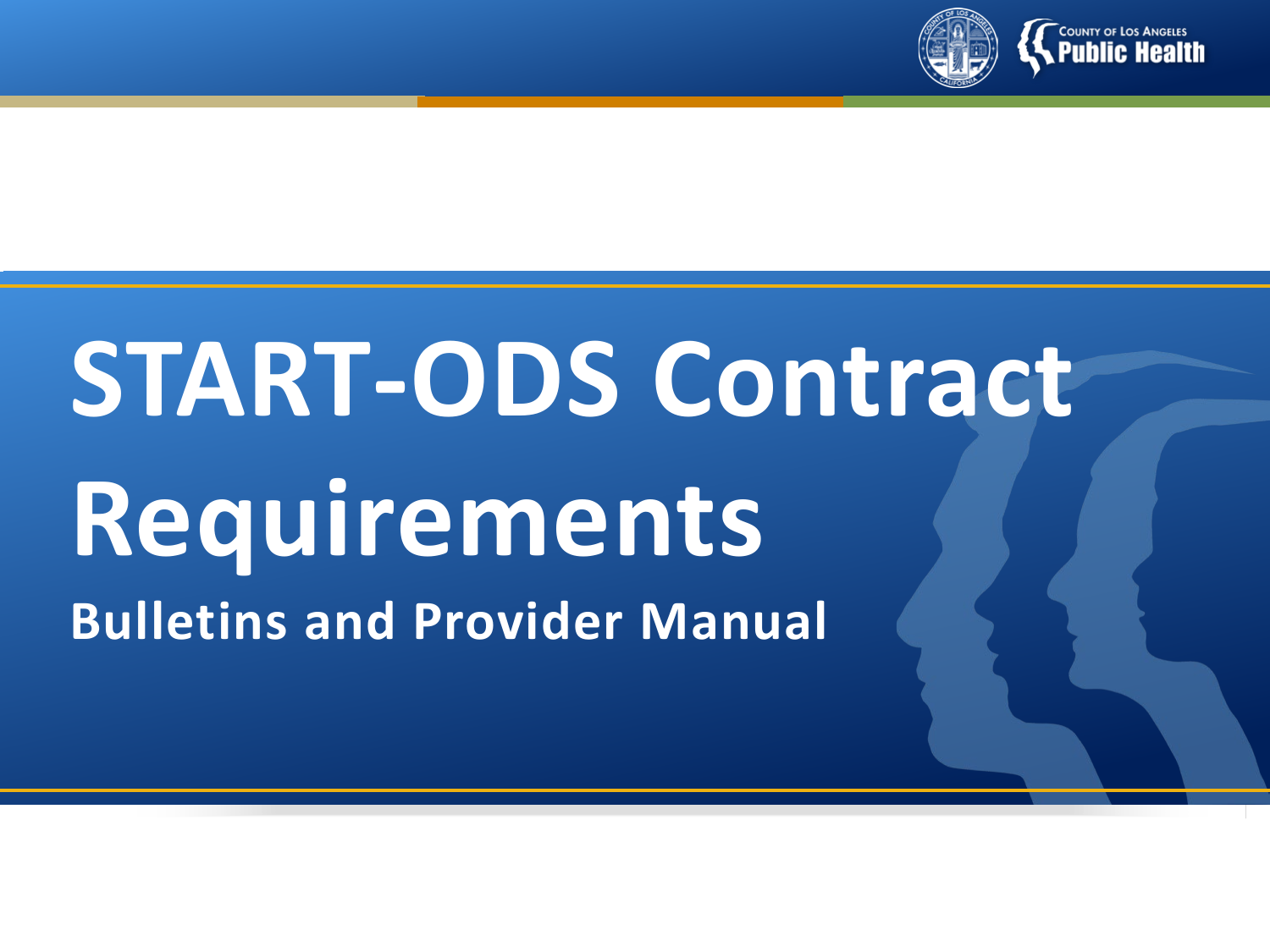

# **Outline & Goal**

- **Review & Understand Key Bulletins**
	- **Identify Action Items**
	- **Identify Key Timelines**
- **Review Provider Manual**
	- **Understand Role of Manual**
	- **Identify Critical Areas**

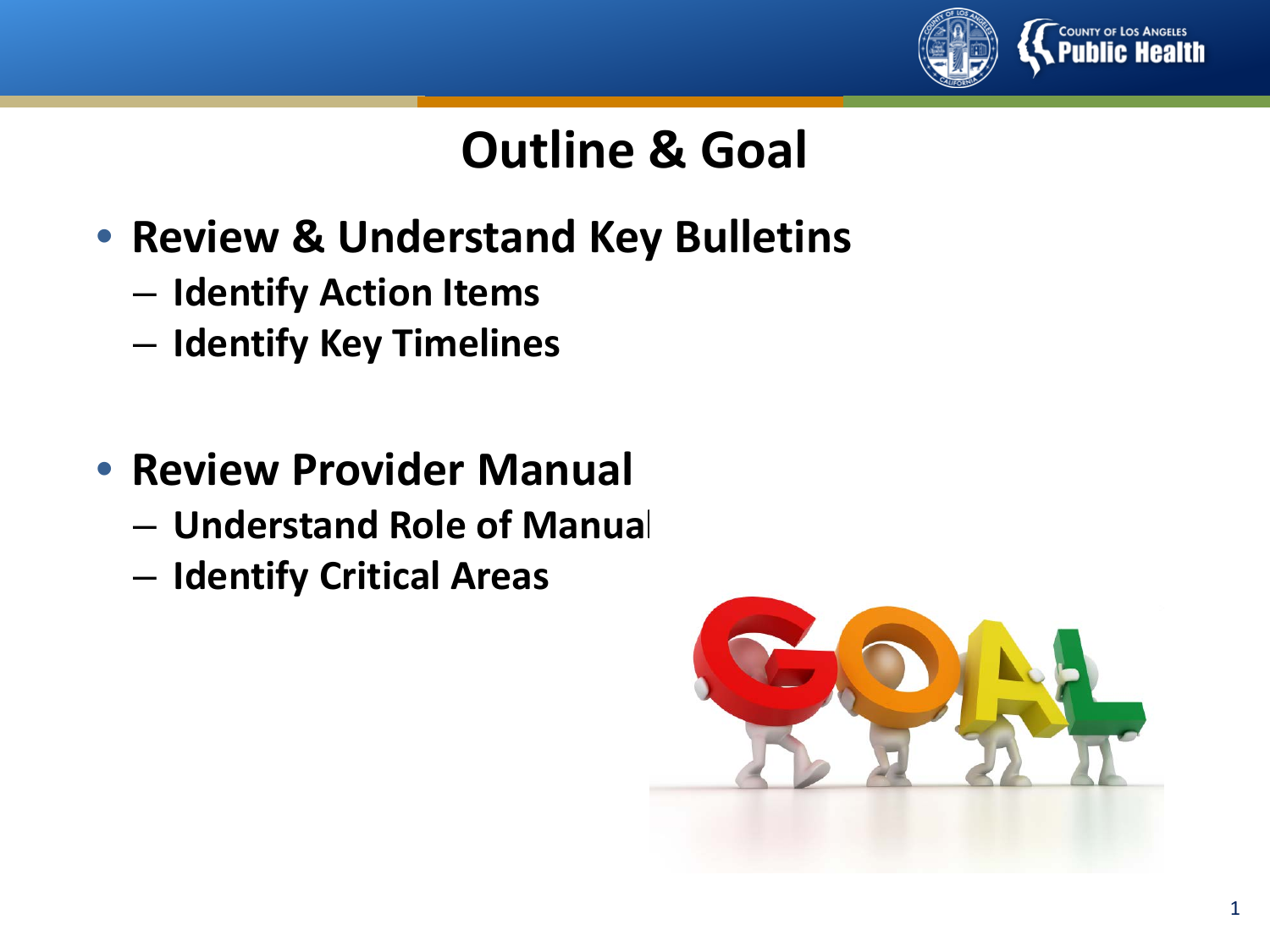

#### SAPC Bulletin #17-01 CLIENT TRANSITION PLAN TO PREPARE FOR THE JULY 1, 2017 LAUNCH OF THE NEW SUD TREATMENT SYSTEM

#### **1. Individuals eligible for reimbursement:**

- Medi-Cal eligible
- My Health LA eligible
- Participant of qualified criminal justice programs
- **2. County of Residence:** Provider must work with patients to ensure LA County is designated as county of residence or transfer/discharge client.

#### **3. Existing residential cases**

- All existing residential treatment clients receiving services as of July 1, 2017 will automatically be authorized (30-days for youth [< age 18], 60-days young adults and adults [age 18+]) at the ASAM Level 3.1 rate of \$145.71 per day.
- Longer lengths of residential stay beyond the automatic authorization periods above will require re-authorization by the SAPC Utilization Management Unit, per standard authorization protocols.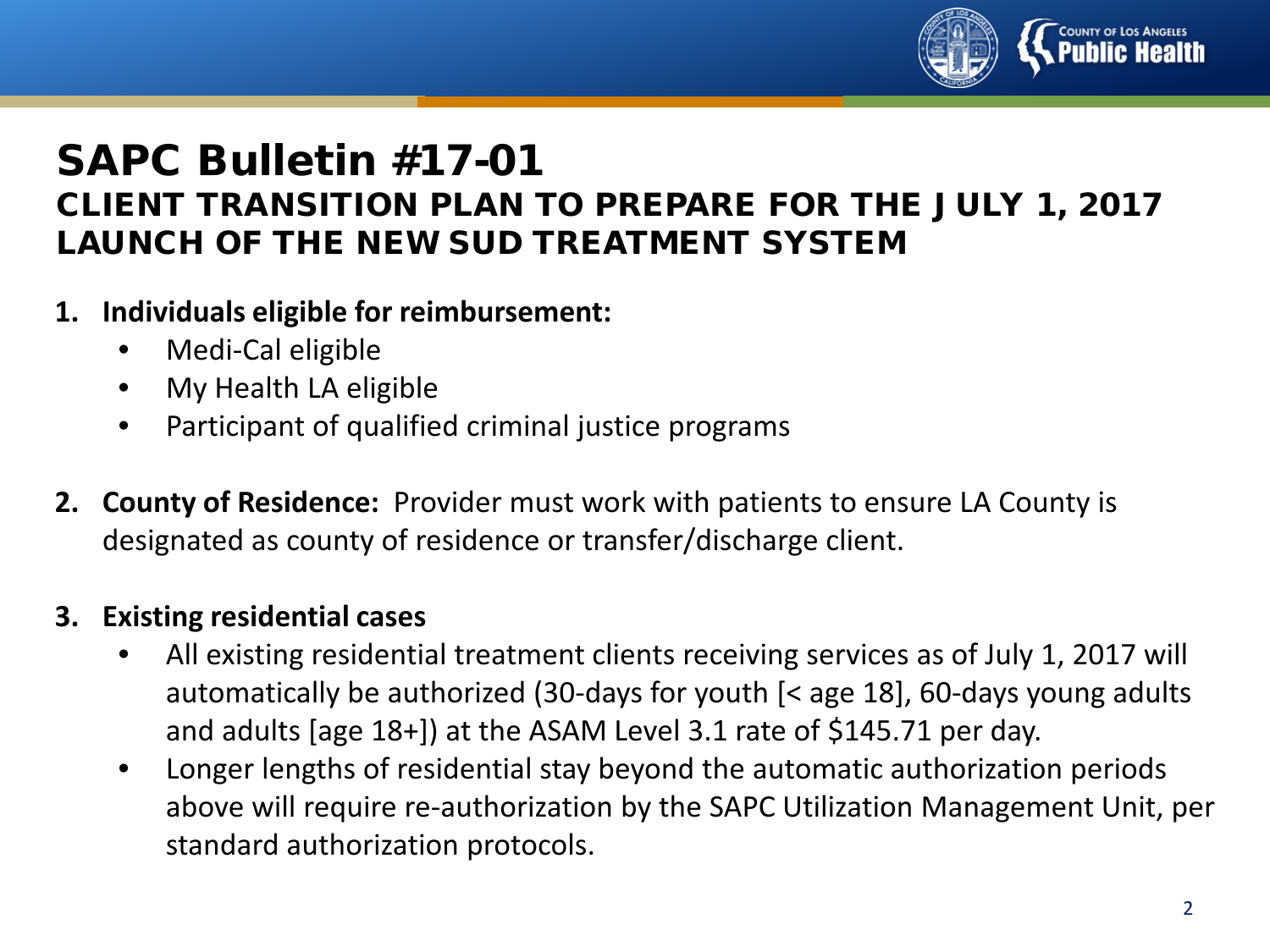

**Transition** 

#### SAPC Bulletin #17-01 CLIENT TRANSITION PLAN TO PREPARE FOR THE JULY 1, 2017 LAUNCH OF THE NEW TREATMENT SYSTEM OF CARE

## **Helpful information/resources on transitioning patients:**

- **DPSS Your Benefits Now**<https://dpssbenefits.lacounty.gov/ybn/Index.html>
- **Transitioning to START-ODS Provider Meeting Presentation**[http://publichealth.lacounty.gov/sapc/HealthCare/StartODS/](http://publichealth.lacounty.gov/sapc/HealthCare/StartODS/061517/TransitioningSTARTODS060617.pdf) 061517/TransitioningSTARTODS060617.pdf
- **SAPC Provider**

Manualhttp://publichealth.lacounty.gov/sapc/NetworkProviders/Priva ProviderManualJuly2017.pdf

- o Section 2: Patient Service Standards
- o Table 17: Preauthorized and Authorized Service Request Timeframes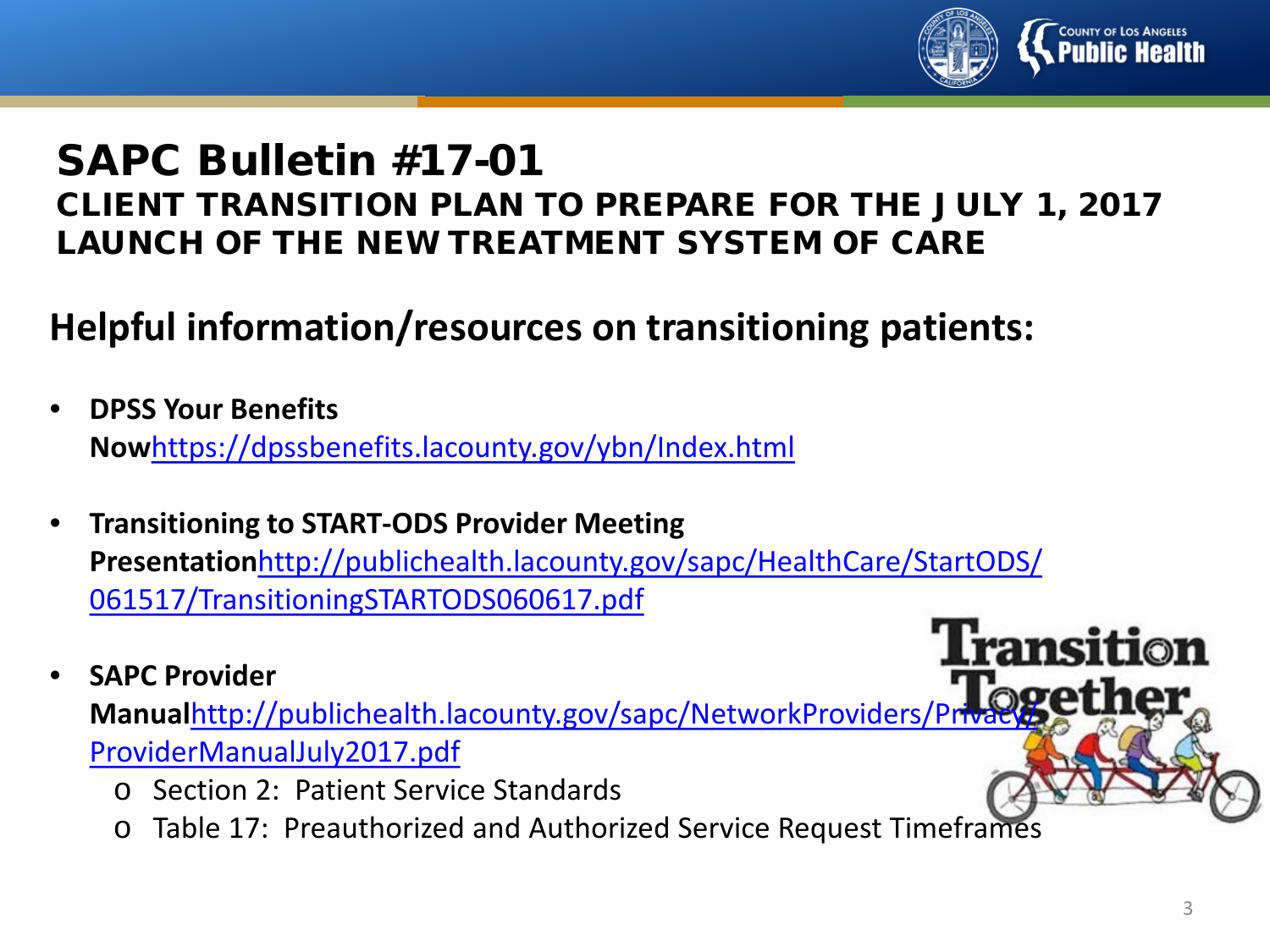

#### SAPC Bulletin #17-02 SAGE – MANAGED CARE INFORMATION SYSTEM

• Mandated use of a certified electronic health record system with minimum security and technology specifications.

#### **Benefits to Implementing Sage**

- **1. Alignment with DMC-ODS waiver and SAPC priorities**
- **2. Fully functioning EHR** with clinical (including assessments), administrative, data reporting, and billing functionality
- **3. Good value –** SAPC will fund licensing and implementation costs for Sage and will also share technical support responsibilities with providers to ensure continued evolution of the EHR with the addiction field and SUD service delivery requirements
- **4. Minimizing disallowances & streamlining auditing** from improved accuracy and reporting of service delivery and data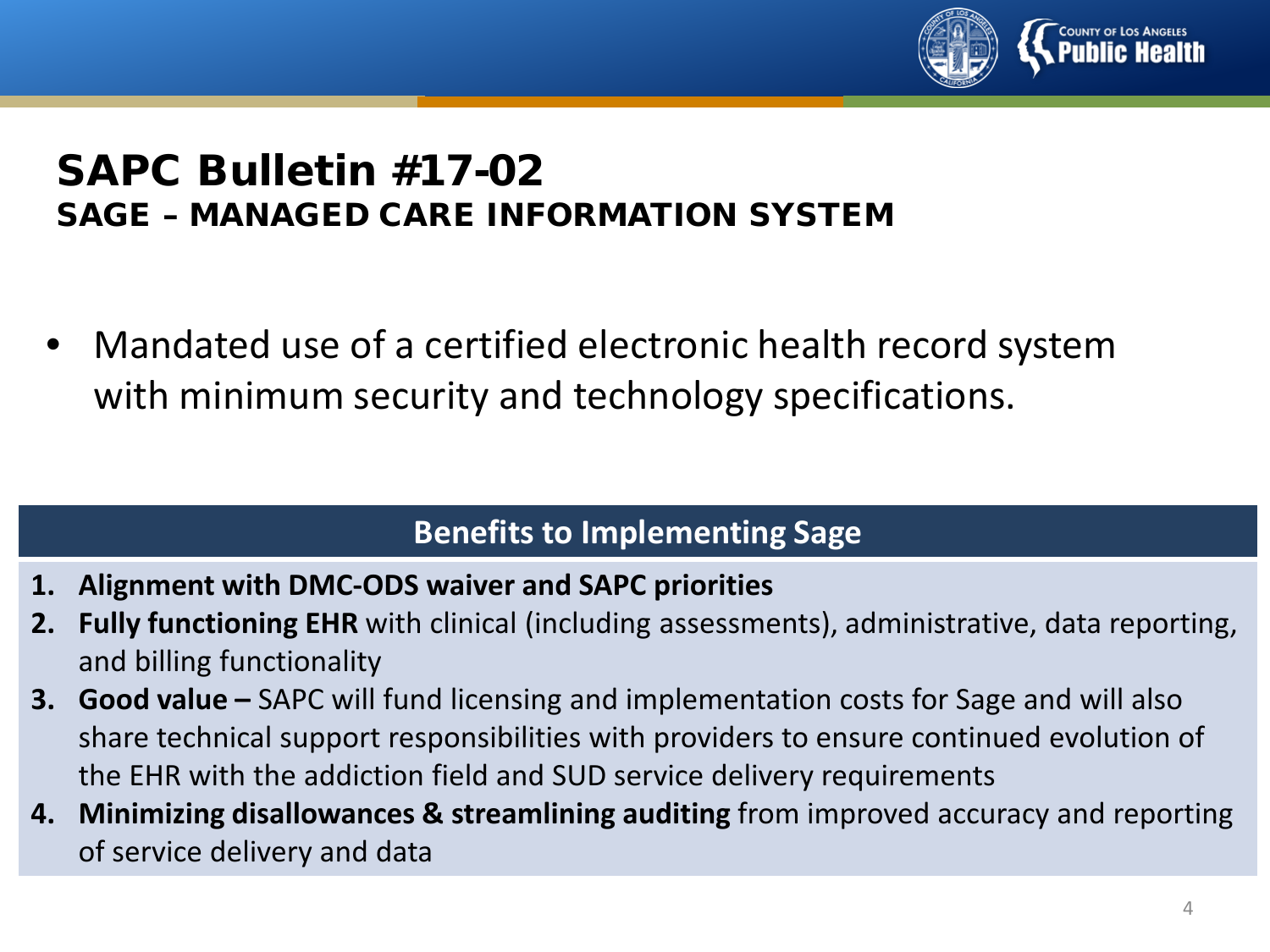

#### SAPC Bulletin #17-02 SAGE – MANAGED CARE INFORMATION SYSTEM

## **Helpful information/resources on Sage:**

• **SAPC Sage Website**

<http://publichealth.lacounty.gov/sapc/Sage/Sageinfo.htm>

• **Provider Meeting Presentation: SAGE - LA County's Electronic Managed Care Information System**

[http://publichealth.lacounty.gov/sapc/HealthCare/StartODS/040617/SageOv](http://publichealth.lacounty.gov/sapc/HealthCare/StartODS/040617/SageOverview032717.pdf) erview032717.pdf

• **SAPC Provider Manual**

http://publichealth.lacounty.gov/sapc/NetworkProviders/Privacy/Provi anualJuly2017.pdf

- o Section 4: Business Process Standards
- o Page 164: Sage & Electronic Health Records Requirements

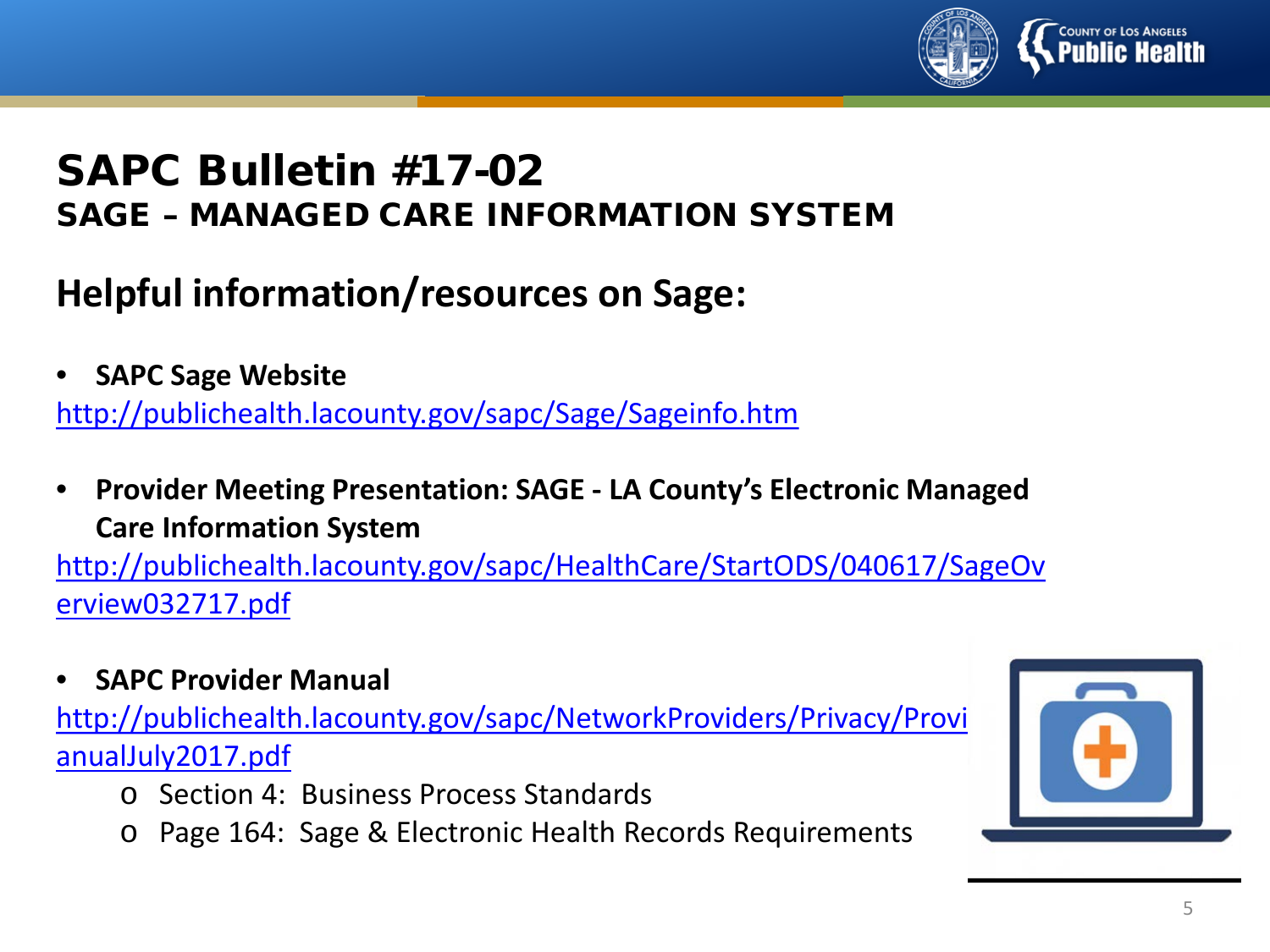

#### SAPC Bulletin #17-03 FIELD-BASED SERVICES UNDER THE START-ODS

## **Helpful information/resources on Field-Based Services:**

#### • **SAPC Provider Manual**[http://publichealth.lacounty.gov/sapc/NetworkProviders/Privacy/Provi](http://publichealth.lacounty.gov/sapc/NetworkProviders/Privacy/ProviderManualJuly2017.pdf) derManualJuly2017.pdf

- o Section 2: Patient Services Standards
- o Page 64: Field-Based Services

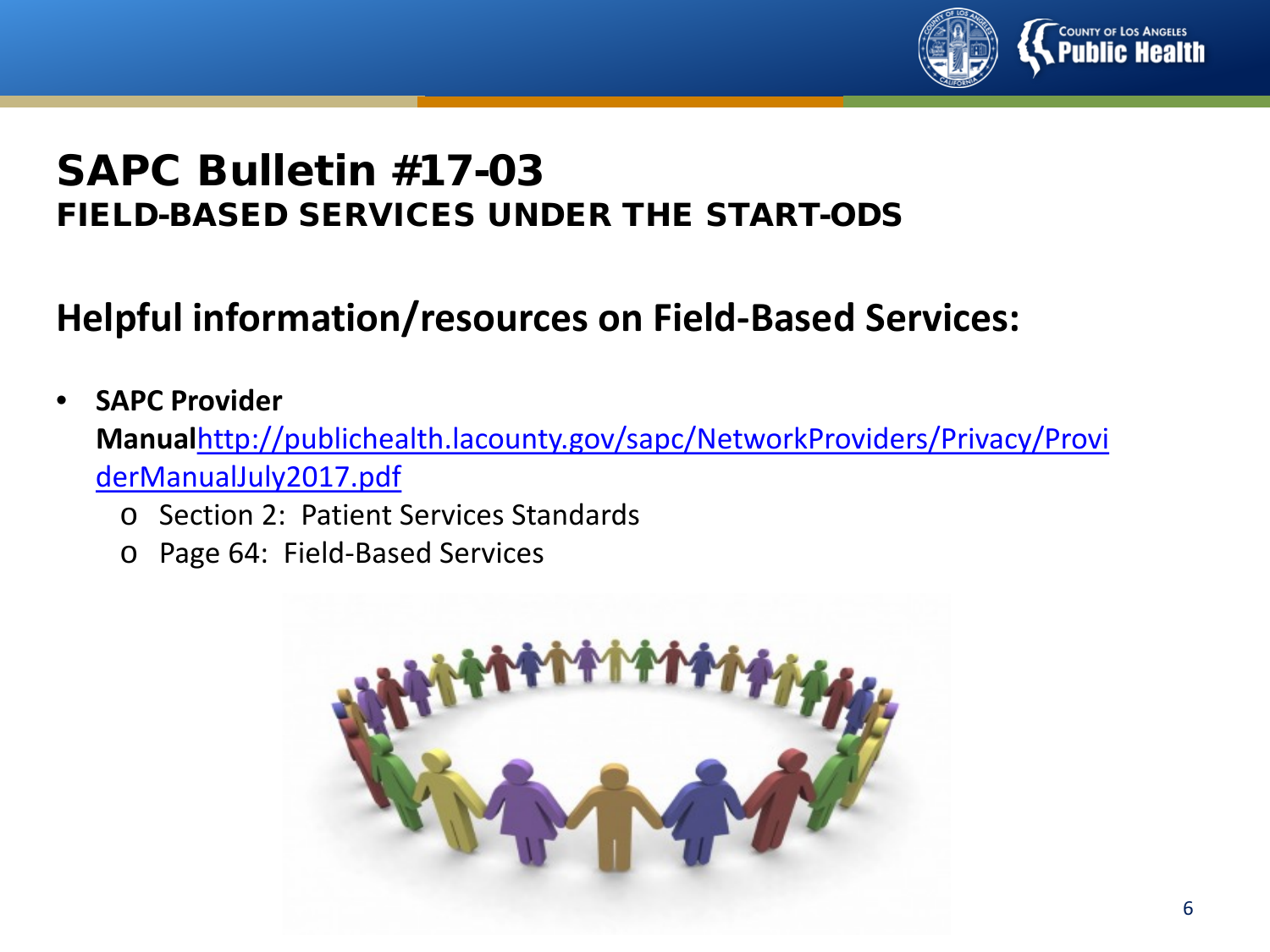

#### SUBSTANCE USE DISORDER TREATMENT SERVICES PROVIDER MANUAL

The Provider Manual covers the following areas to ensure patients receive the same quality of care and benefit package throughout the County:

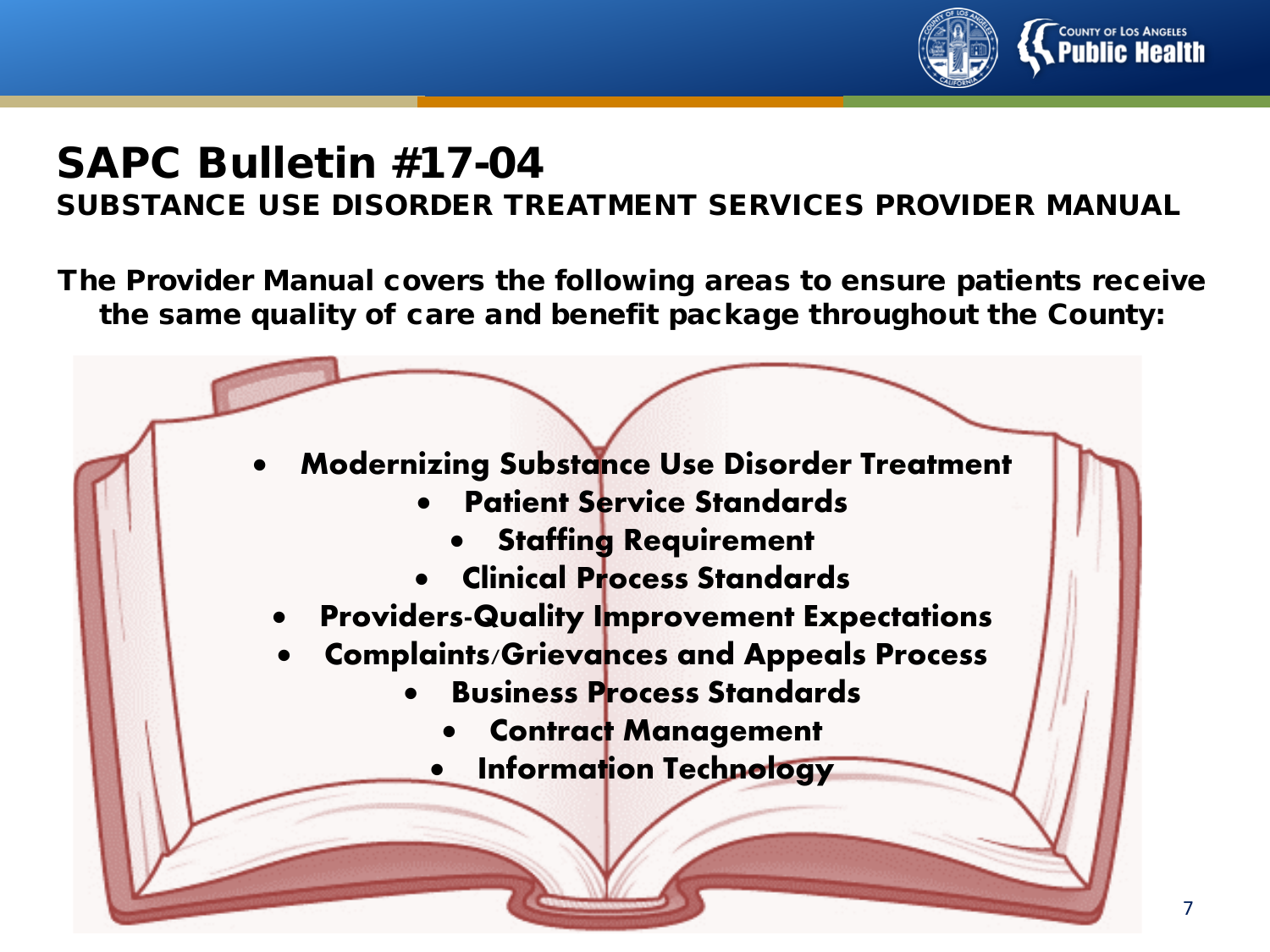

SUBSTANCE USE DISORDER TREATMENT SERVICES PROVIDER MANUAL

Contract Program Auditors will work with providers to understand role of the Provider Manual

# **Helpful information/resources on the SUD Treatment Services Provider Manual:**

• **SAPC Provider Manual**[http://publichealth.lacounty.gov/sapc/NetworkProviders/Privacy/](http://publichealth.lacounty.gov/sapc/NetworkProviders/Privacy/ProviderManualJuly2017.pdf) ProviderManualJuly2017.pdf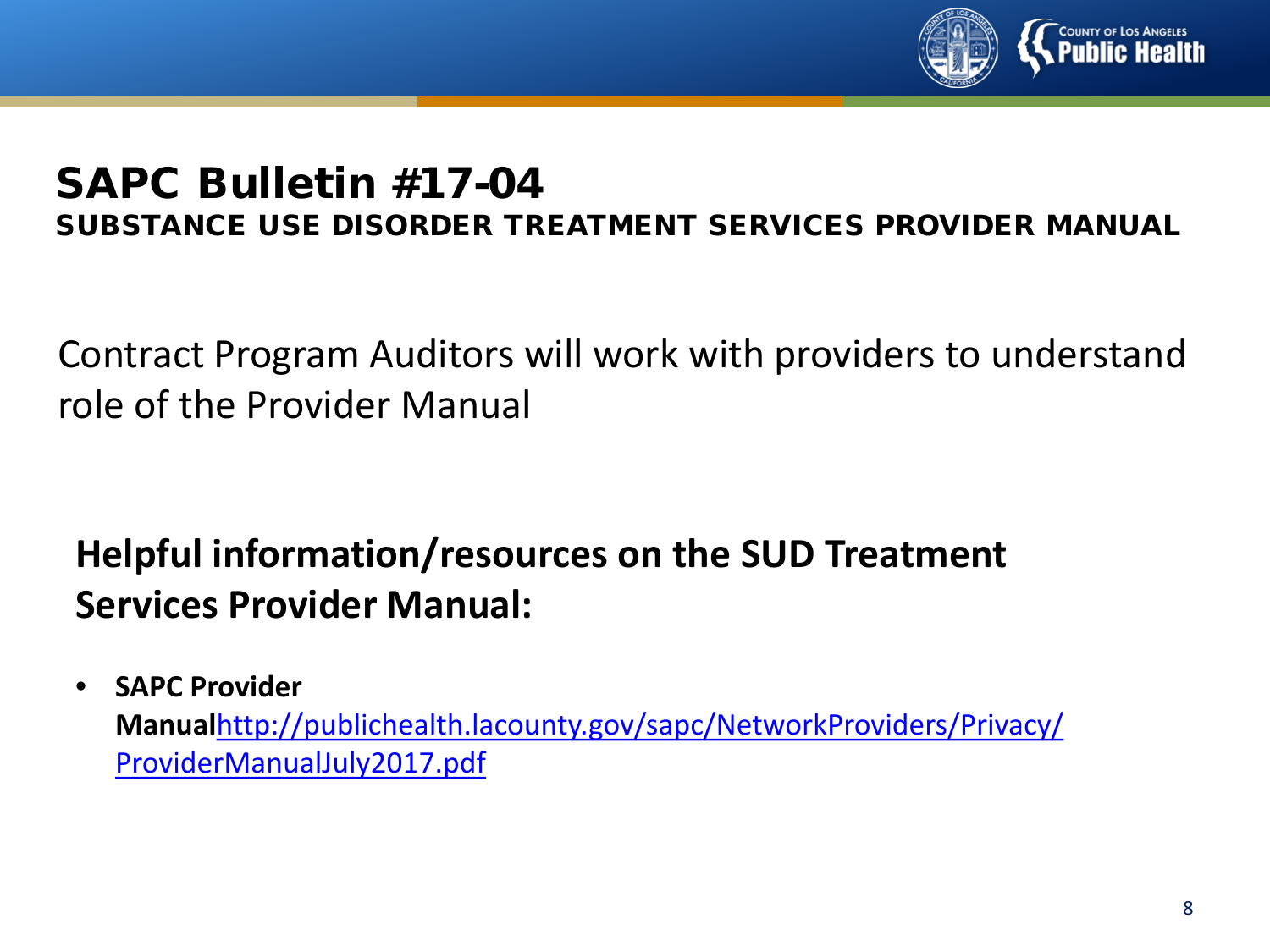

#### SAPC Bulletin #17-05 Service and Bed Availability Tool (SBAT)

#### **A web-based tool that provides a dashboard of available specialty SUD services throughout Los Angeles County, including:**

- **Outpatient**
- Intensive Outpatient Treatment
- Various Levels of Residential Treatment
- Withdrawal management
- Opioid Treatment Programs
- Recovery Bridge Housing
- Driving Under the Influence programs



#### **Providers MUST log-in to the SBAT provider portal to update profile at least once a day:**

- 1. Number of beds and intake slots available to expedite access
- 2. Changes in intake appointment times

\*If no updates, providers have the option of reporting "no changes" on the SBAT provider portal, but are still required to log-in and report this on at least a daily basis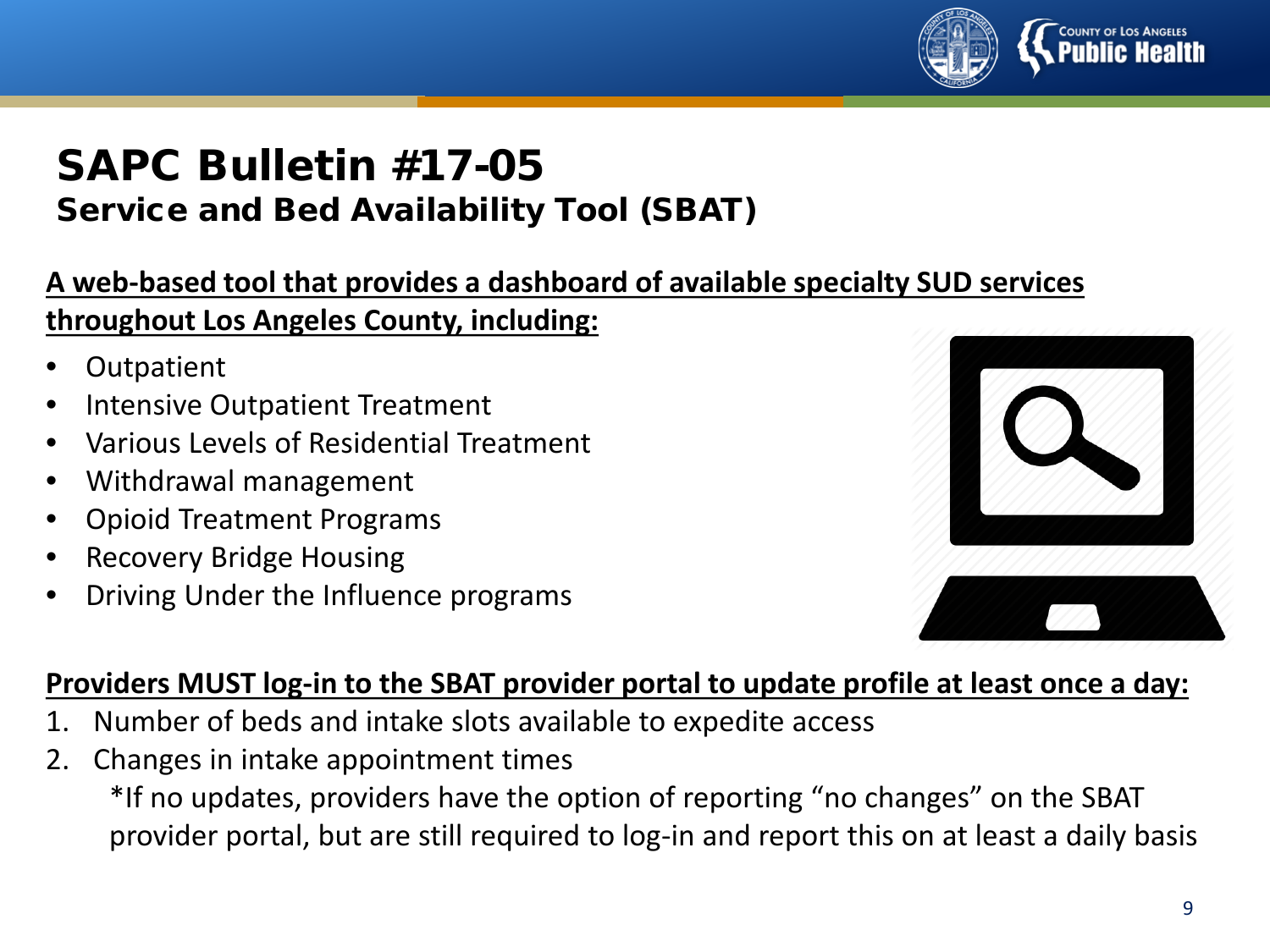

#### SAPC Bulletin #17-05 SERVICE AND BED AVAILABILITY TOOL (SBAT)

## **Helpful information/resources on SBAT:**

• **SBAT Website**

<http://sapccis.ph.lacounty.gov/sbat/>

• **SBAT Update Instructions**

[http://publichealth.lacounty.gov/sapc/NetworkProviders/Sbat/SBATUpdat](http://publichealth.lacounty.gov/sapc/NetworkProviders/Sbat/SBATUpdateInstructions062817.pdf) eInstructions062817.pdf

• **SAPC Provider** 

**Manual**[http://publichealth.lacounty.gov/sapc/NetworkProviders/Privacy/Pr](http://publichealth.lacounty.gov/sapc/NetworkProviders/Privacy/ProviderManualJuly2017.pdf) oviderManualJuly2017.pdf

- o Section 2: Patient Service Standards
- o Page 43: Services and Bed Availability Tool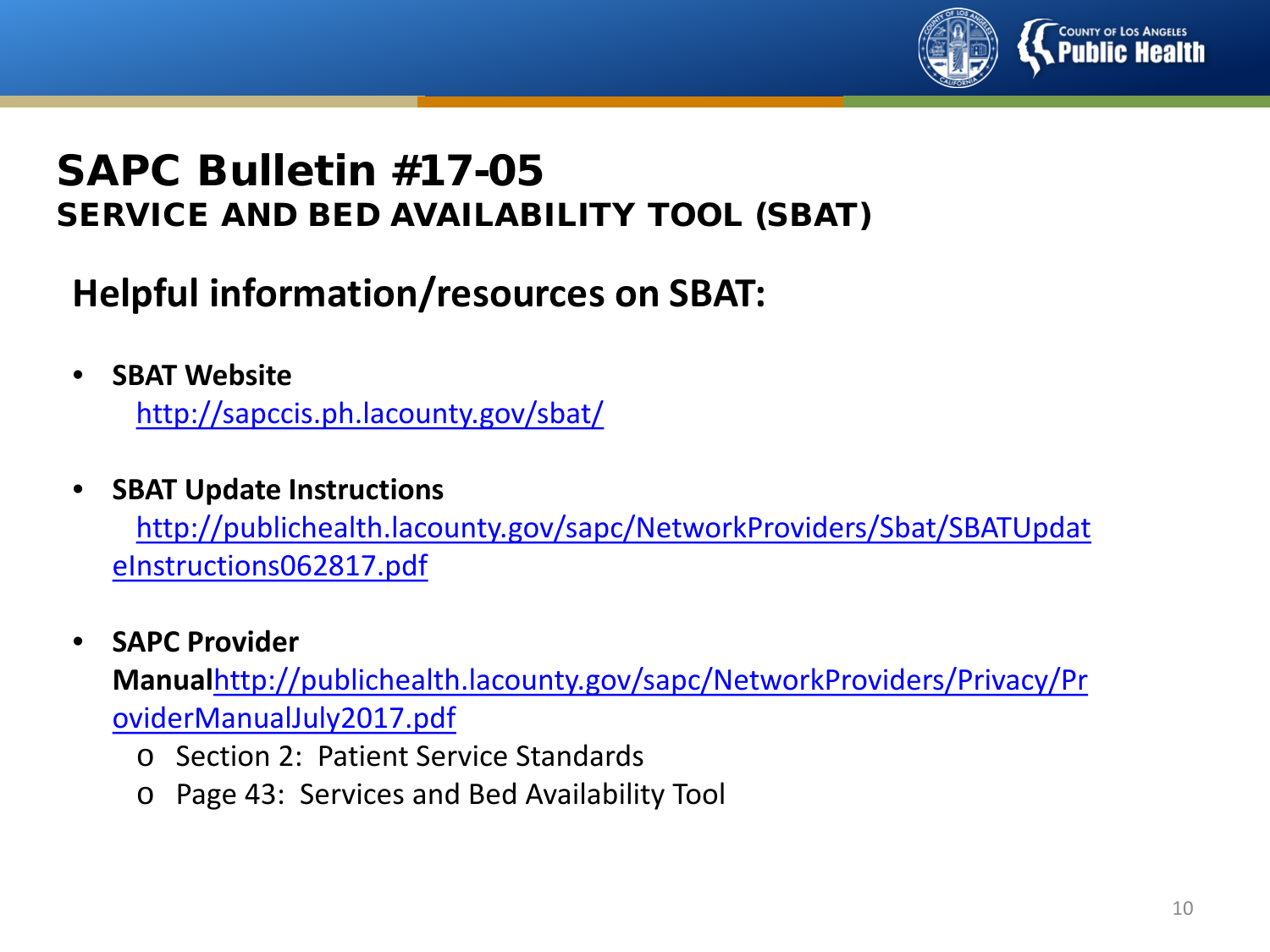

#### SAPC Bulletin #17-06 MEDICAL NECESSITY DETERMINATION

- Updates SAPC Bulletin #13-01 and
- Applies to ALL treatment, ALL contracts  $\rightarrow$  NOT just DMC
- Expands who may establish medical necessity  $\rightarrow$  LPHA's



- **1. Diagnostic and Statistical Manual of Mental Disorders (DSM) diagnosis**
	- Adults (age 21+)
		- Meet criteria for at least one diagnosis from the current DSM for Substance-Related and Addictive Disorders, with the exception of Tobacco-Related Disorders and Non-Substance-Related Disorders.
	- Young Adults (age  $18 20$ ) and Youth (age  $12 17$ )
		- Either meet criteria for the DSM criteria specified for adults; OR
		- Be determined to be "at-risk" for developing a SUD (see *Definition of At-Risk for Individuals up to Age 21* section for additional details).
- **2. American Society of Addiction Medicine (ASAM) treatment criteria for services:** Patients must meet the ASAM treatment criteria for services, including the ASAM adolescent treatment criteria, when applicable.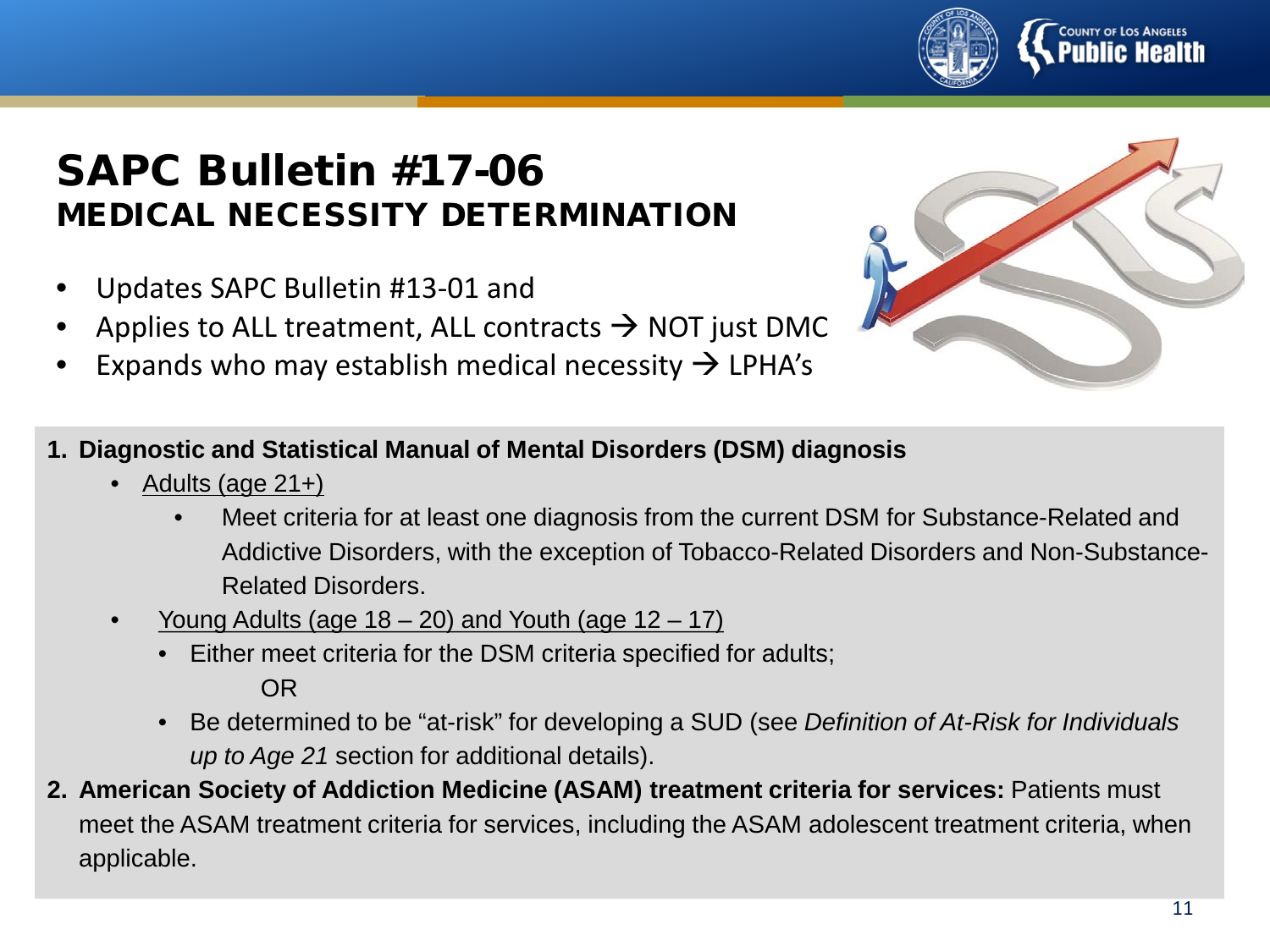

#### SAPC Bulletin #17-06 MEDICAL NECESSITY DETERMINATION

# **Helpful information/resources on Medical Necessity:**

• **SAPC Provider Manual**

[http://publichealth.lacounty.gov/sapc/NetworkProviders/Privacy/ProviderManualJuly201](http://publichealth.lacounty.gov/sapc/NetworkProviders/Privacy/ProviderManualJuly2017.pdf) 7.pdf

- o Section 2: Patient Service Standards
- o Page 32: Determining Medical Necessity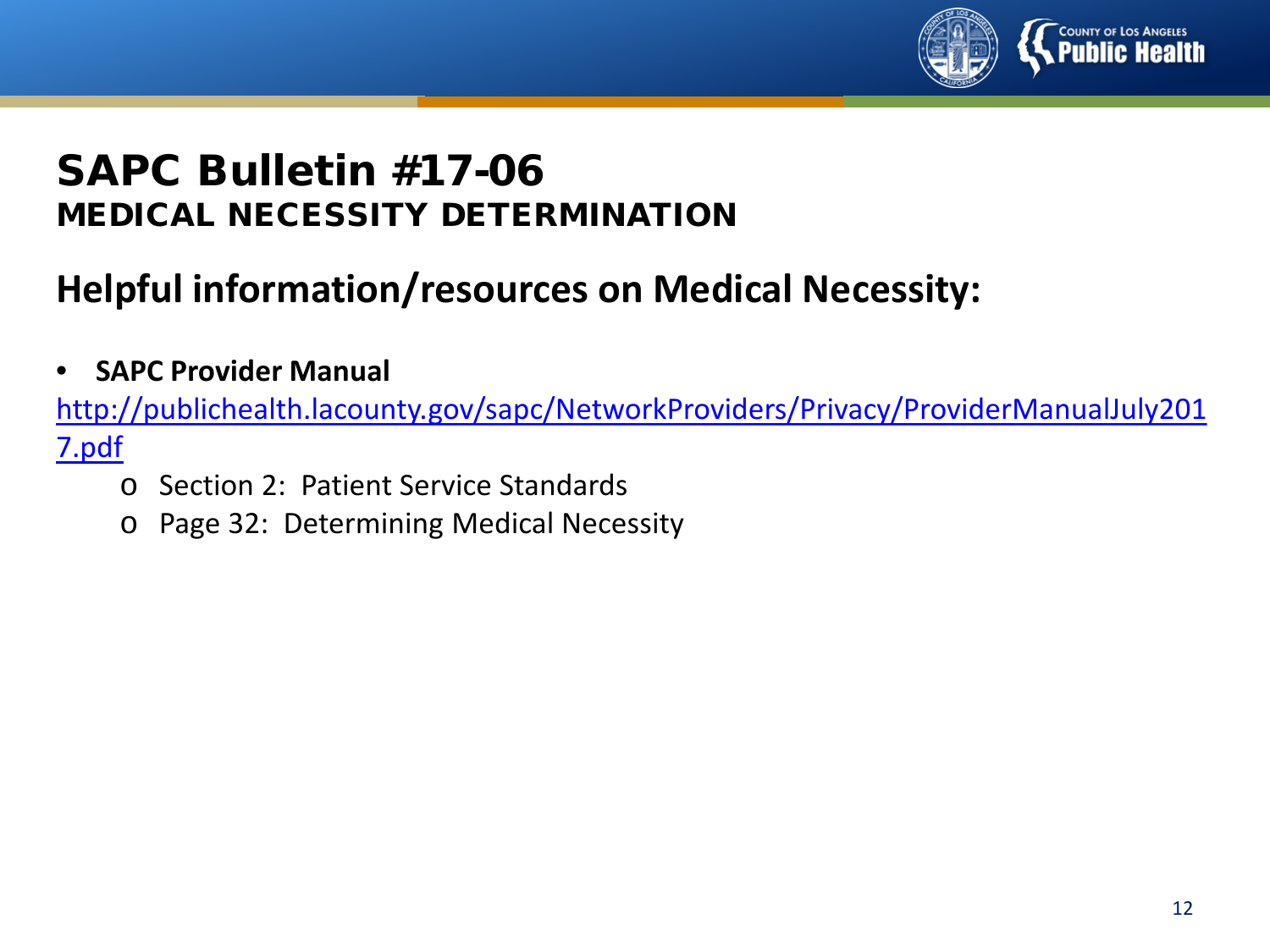

SYSTEM TRANSFORMATION TO ADVANCE RECOVERY AND TREATMENT – ORGANIZED DELIVERY SYSTEM (START-ODS) SERVICE REIMBURSEMENT RATES

- **Treatment Standards that describe minimum and maximum parameters for services provided under each level of care (LOC).**
- **Group counseling calculations:**

| Formula:       | (# minutes in the group divided by $#$ of participants in the group)<br>x (LOC group rate divided by 15 to get per minute rate) $=$ |
|----------------|-------------------------------------------------------------------------------------------------------------------------------------|
|                | amount claimed per person                                                                                                           |
| Standards:     | Minimum group duration is 60 minutes and maximum 90 minutes                                                                         |
|                | Minimum 2 persons and maximum 12 persons per group                                                                                  |
| Documentation: | Strict guidelines on allowable reimbursement for documentation.                                                                     |

- **30-day alerts and 45-day patient administrative discharge for non-activity.**
- **Requirements and restrictions on concurrent enrollment in levels of care.**
- **Admitting a residential patient without preauthorization is allowable and at times clinically appropriate, but may result in financial loss, if authorization is ultimately denied.**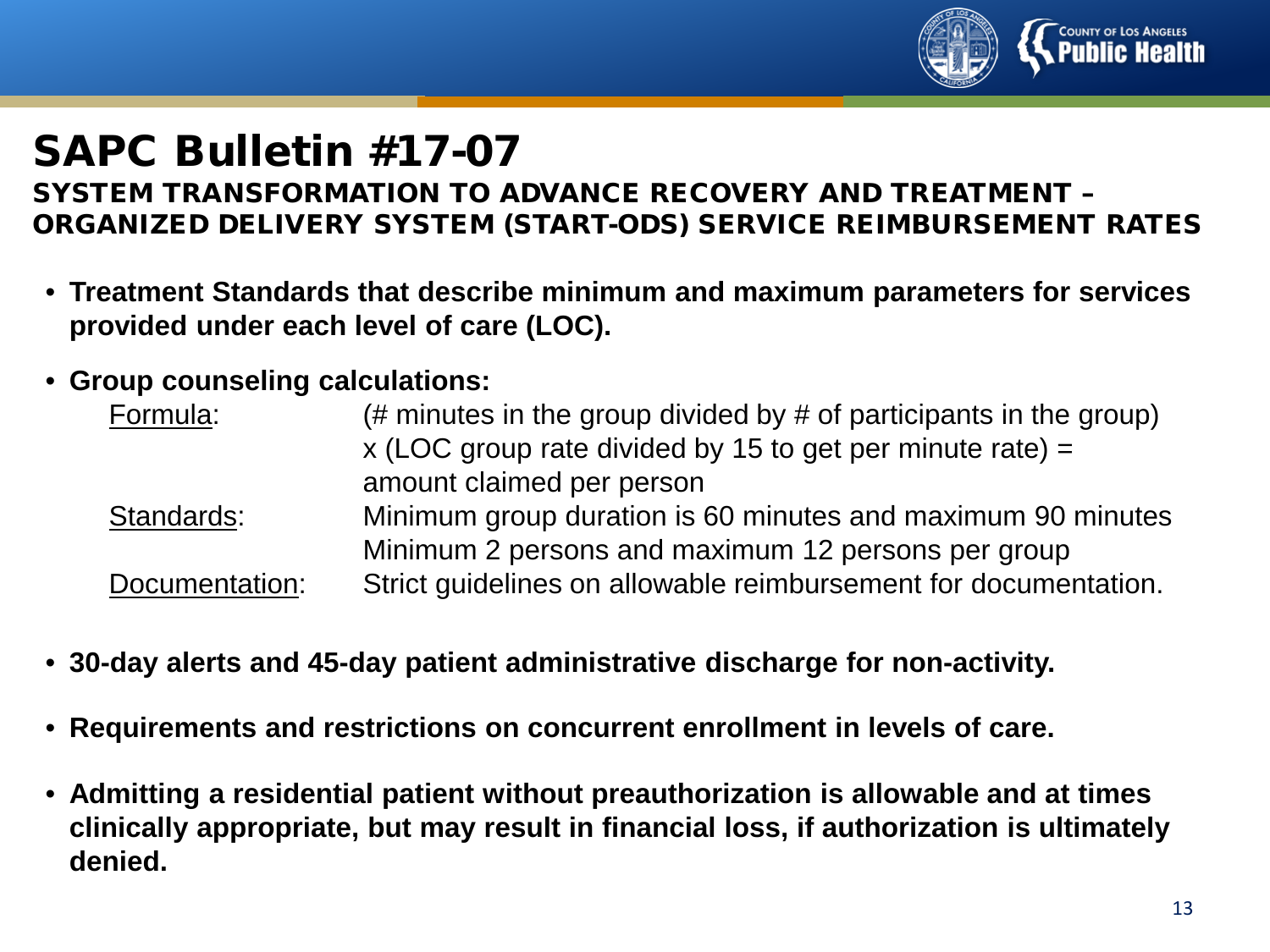

SYSTEM TRANSFORMATION TO ADVANCE RECOVERY AND TREATMENT – ORGANIZED DELIVERY SYSTEM (START-ODS) SERVICE REIMBURSEMENT RATES

# **Helpful information/resources on Services Reimbursement Rates:**

- **June 15, 2017 Meeting Handout**[http://publichealth.lacounty.gov/sapc/HealthCare/StartOD](http://publichealth.lacounty.gov/sapc/HealthCare/StartODS/061517/TransitioningSTARTODS060617.pdf) S/061517/TransitioningSTARTODS060617.pdf
- **SAPC Provider Manual**[http://publichealth.lacounty.gov/sapc/NetworkProviders/Pr](http://publichealth.lacounty.gov/sapc/NetworkProviders/Privacy/ProviderManualJuly2017.pdf) ivacy/ProviderManualJuly2017.pdf
	- o Section 4: Business Process Standards
	- o Page 163: Rates and Standards

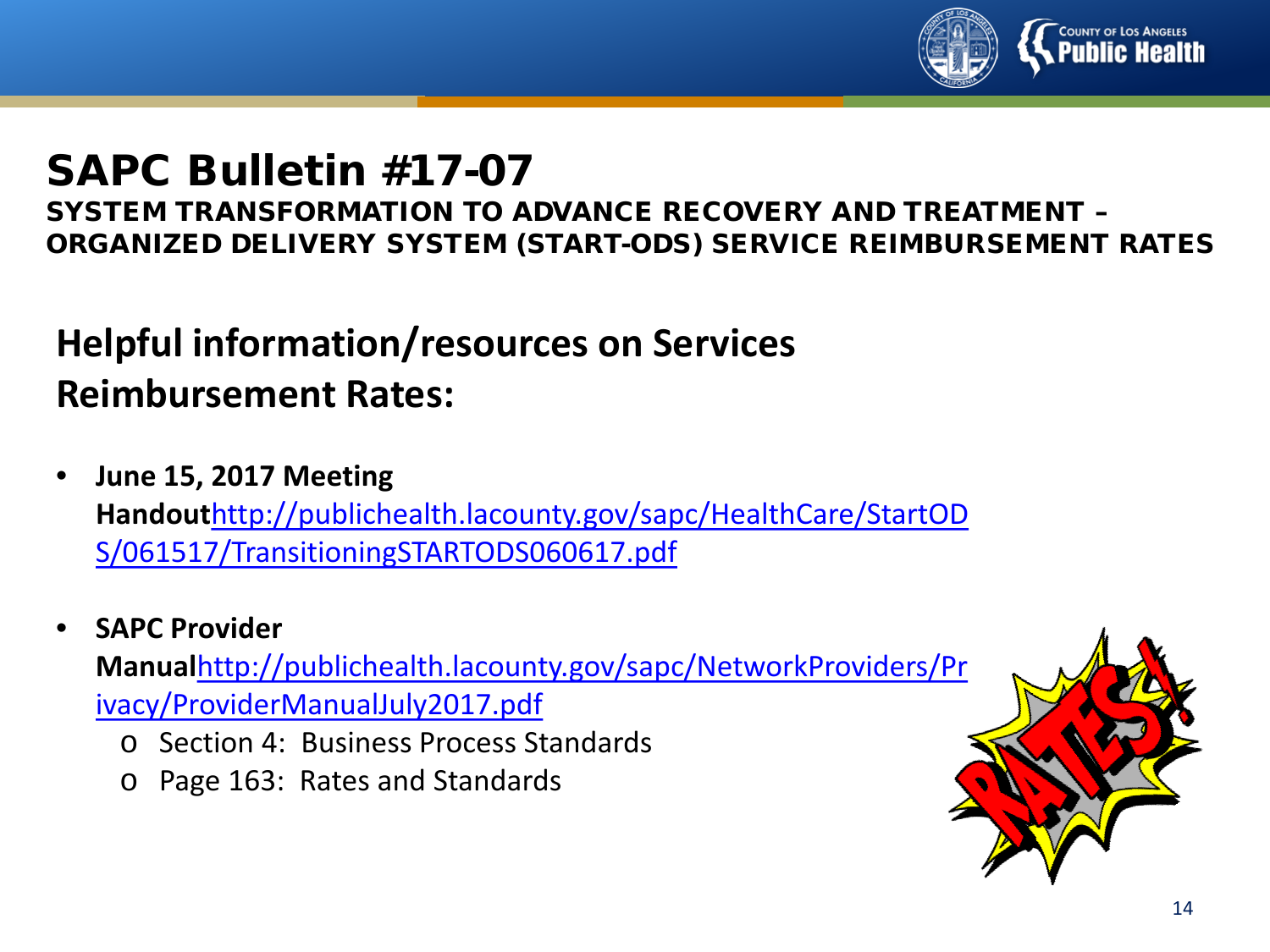

#### SAPC Bulletin #17-08 REVISED: SPECIFIC SERVICES TO BE PROVIDED

- **ASAM Criteria:** Use of the American Society of Addiction Medicine (ASAM) Criteria is required to designate appropriate level of care (LOC) placement.
- **Medical Necessity:** Medical necessity determination is required to substantiate all treatment admissions.
	- Preauthorization by SAPC is required for residential treatment, as is authorization for other select services (e.g., youth withdrawal management, youth Medication-Assisted Treatment, and Recovery Bridge Housing).
	- Required timeframes are specified for each LOC.
- **Hours/Days of Operation**
	- Treatment sites must be open for a minimum of five (5) days a week, including at least one (1) full weekend day (8 hours, either all in one weekend day or divided between 2 weekend days).
	- All non-OTP levels of care are required to be open at least two (2) evenings (5:00 pm – 9:00 pm) per week.
- **Service Standards:** Minimums and maximums regarding cumulative hours of treatment have been established for each LOC to ensure a consistent standard of care.
- **Terminology:** Former modalities have been updated to reflect current terminology.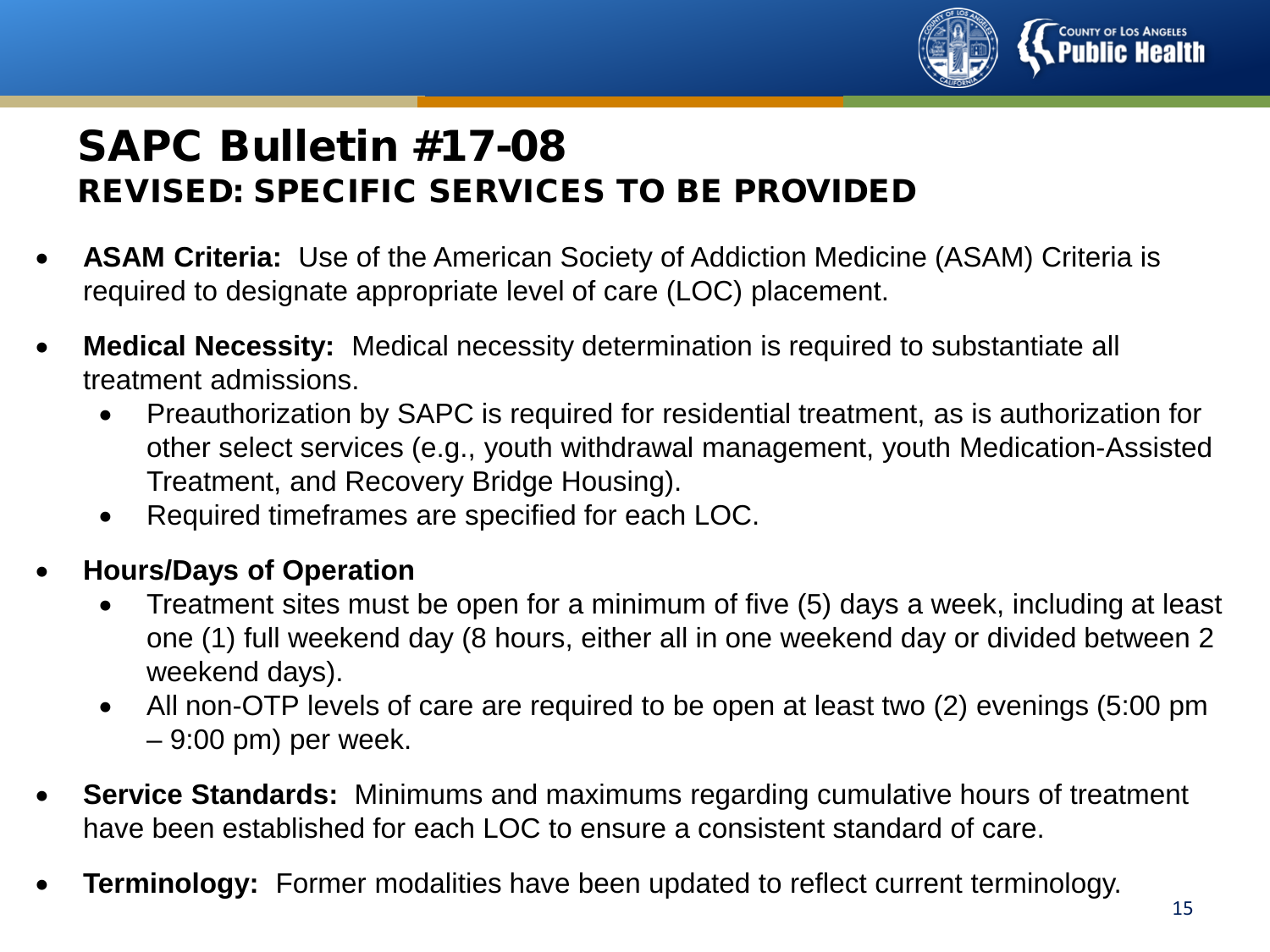

# SAPC Bulletin #17-08 REVISED: SPECIFIC SERVICES TO BE PROVIDED



Contract Program Auditors will work with providers to understand these requirements

# **Helpful information/resources on the revised "Specific Services to be Provided" exhibit:**

• **SAPC Provider Manual**

[http://publichealth.lacounty.gov/sapc/NetworkProviders/Privacy/ProviderManualJuly201](http://publichealth.lacounty.gov/sapc/NetworkProviders/Privacy/ProviderManualJuly2017.pdf) 7.pdf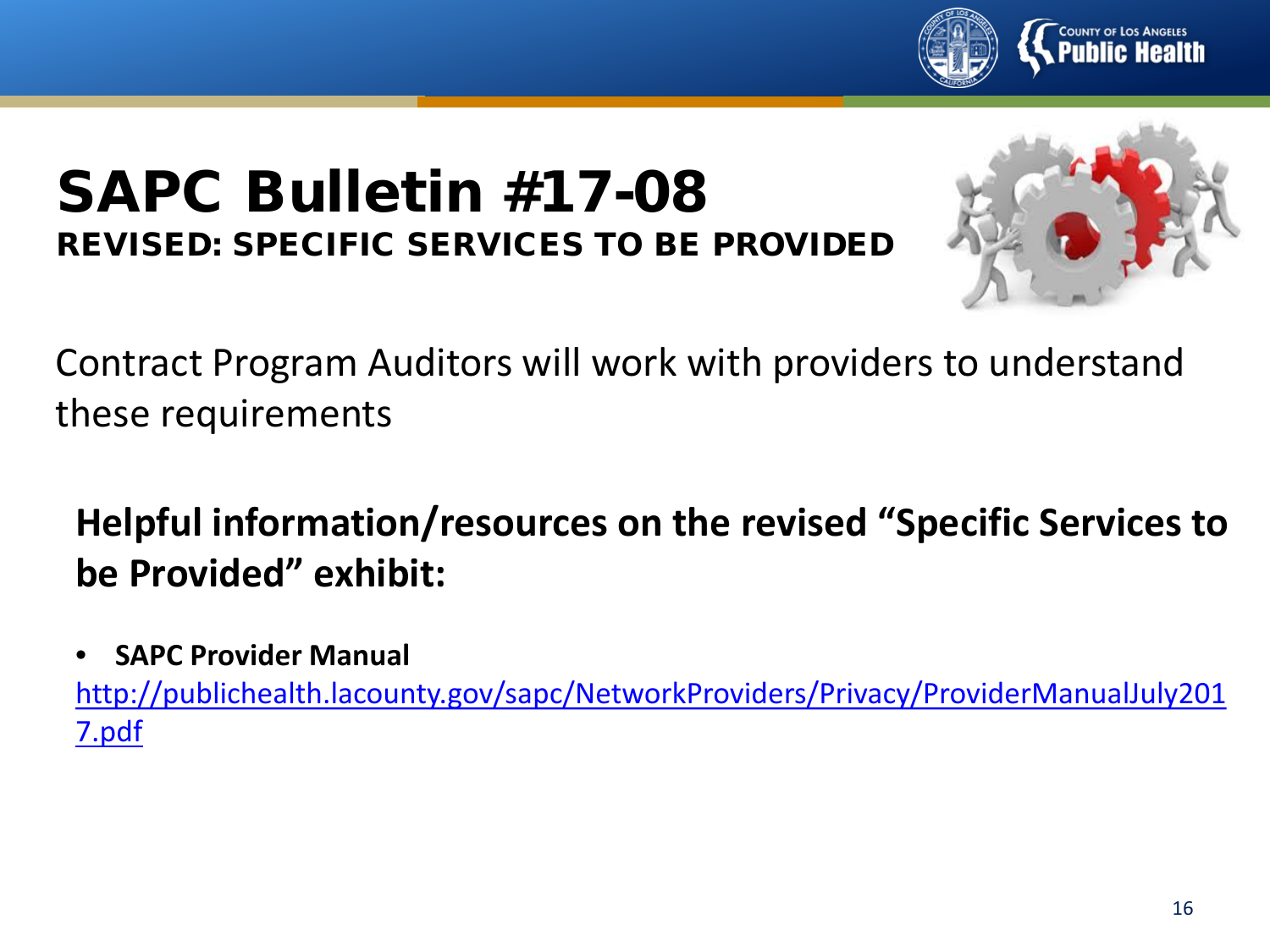

# Drug Medi-Cal & My Health LA

- **Medi-Cal or My Health LA eligible patients cannot be turned away, regardless of benefit status.**
- **Network providers need to screen individuals and, if treatment services are likely needed, assist individuals in acquiring benefits and establish medical necessity via the assessment process.**
- **Providers will also be reimbursed for delivered treatment services for up to 45 days after admission and completion of LACPRS for:**
	- Patients who are ultimately approved for Medi-Cal by the State.
	- Patients who are likely eligible for Medi-Cal and whose complete Medi-Cal application is submitted with a CIN number assigned, but whose application was ultimately denied by the State.
	- Patients who need current Medi-Cal benefits re-assigned to Los Angeles County due to a permanent move.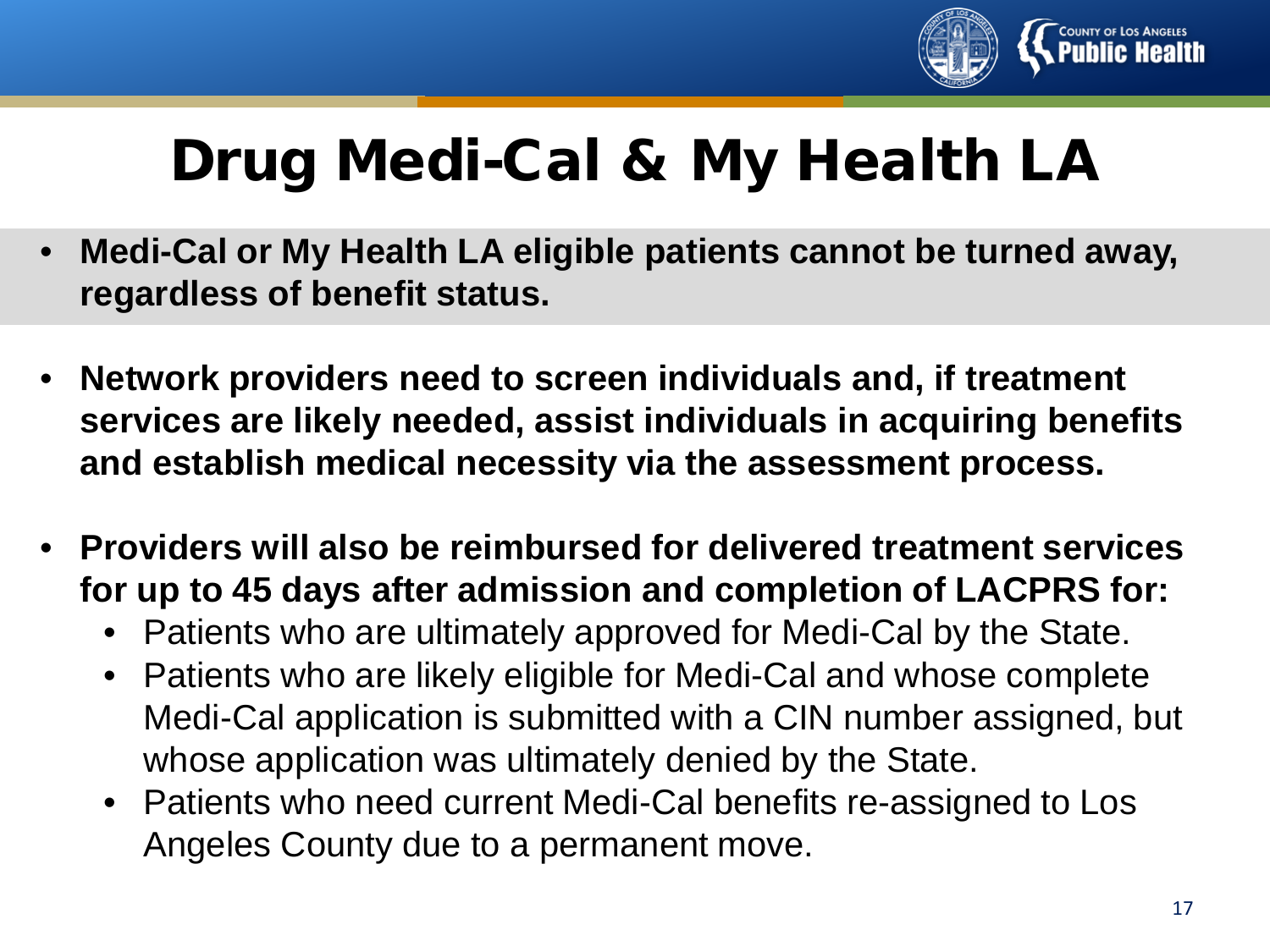

# Drug Medi-Cal & My Health LA

#### • **To receive reimbursement, providers must:**

- o Provide evidence supporting why the patient is suspected to be DMC or MHLA eligible
- o Show documentation of submitted application and efforts to actively pursue enrollment

# **Helpful information/resources on enrolling clients in DMC/MHLA Program:**

- **DPSS Your Benefits Now** <https://dpssbenefits.lacounty.gov/ybn/Index.html>
- **LA County Health Services – My Health LA**<http://dhs.lacounty.gov/wps/portal/dhs/mhla>
- **SAPC Provider**

**Manual**[http://publichealth.lacounty.gov/sapc/NetworkProviders/Privacy/Prov](http://publichealth.lacounty.gov/sapc/NetworkProviders/Privacy/ProviderManualJuly2017.pdf) iderManualJuly2017.pdf